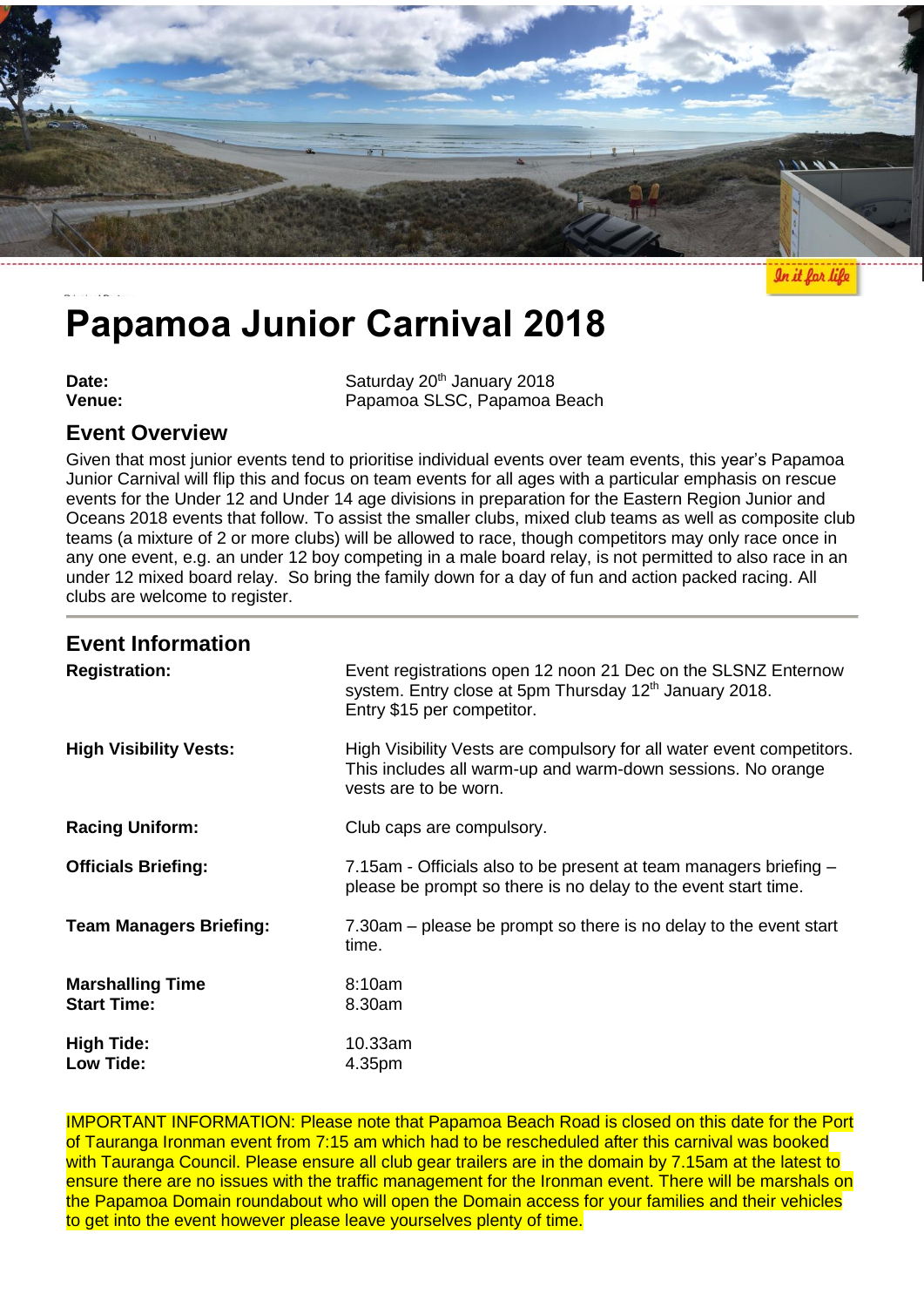

## **Age Groups by Arena: (U8 & U9) (U10) (U11 & U12) (U13 & U14)**

In it for life

Please note that the age groups listed are dependent upon the number of entries and surf/weather conditions. Age group is determined by the competitor's age as at midnight on 30th September 2016. For example if you are 11 on the 30th September 2017, you will race in the U12 age group.

### **Missing Persons at Sea Protocol**

Any lifeguards/parents who are competent swimmers please bring fins, goggles, wetsuit jacket or wetsuit so they can assist if there is a missing person at sea. Please ensure all Team Managers, coaches and parents are familiar with the missing persons at sea system.

## **200M BADGE**

All junior members who wish to use foam or fibreglass paddleboards and/or swim beyond waist depth must hold their 200m safety badge. This is a mandatory safety requirement which demonstrates that junior members are confident in the ocean and capable of returning to shore if they are separated from their equipment.

## **Events**

- The events listed are dependent upon the number of entries and surf/weather conditions.
- The rules for each of these events can be found in the [Surf Sports Competition](http://www.surflifesaving.org.nz/sport/about-us/surf-sport-manual/) Manual.

**U8, U9 and U10 Events (Proposed Schedule of Events – subject to change) Racing will commence immediately after the finish of the 2km beach relay for Under 11, 12, 13 & 14 competitors.**

| Event:                  | Age Group:                                           | Gender:                                             |  |
|-------------------------|------------------------------------------------------|-----------------------------------------------------|--|
| <b>Beach Relays</b>     | U8, U9, and U10                                      | Mixed $-$ 4 person teams 2 x Male and 2 x Female    |  |
| Flag Teams Race         | U8, U9, and U10                                      | Male, Female and Mixed - 3 person teams             |  |
| Run Wade Run Relay      | Male, Female and Mixed - 3 member teams<br>U8 and U9 |                                                     |  |
| <b>Surf Teams Race</b>  | U <sub>10</sub>                                      | Male, Female and Mixed - 3 member teams             |  |
| <b>Body Board Relay</b> | U8 and U9                                            | Male, Female and Mixed - 3 member teams             |  |
| <b>Board Relay</b>      | U9 and U10                                           | Male, Female and Mixed - 3 member teams             |  |
| Cameron Relay (3 or 4   | U9 and U10                                           | Male and Female (1 or 2 Runners, 1 Swimmer, 1 Board |  |
| competitors)            |                                                      | Paddler) {a single runner would run both legs}      |  |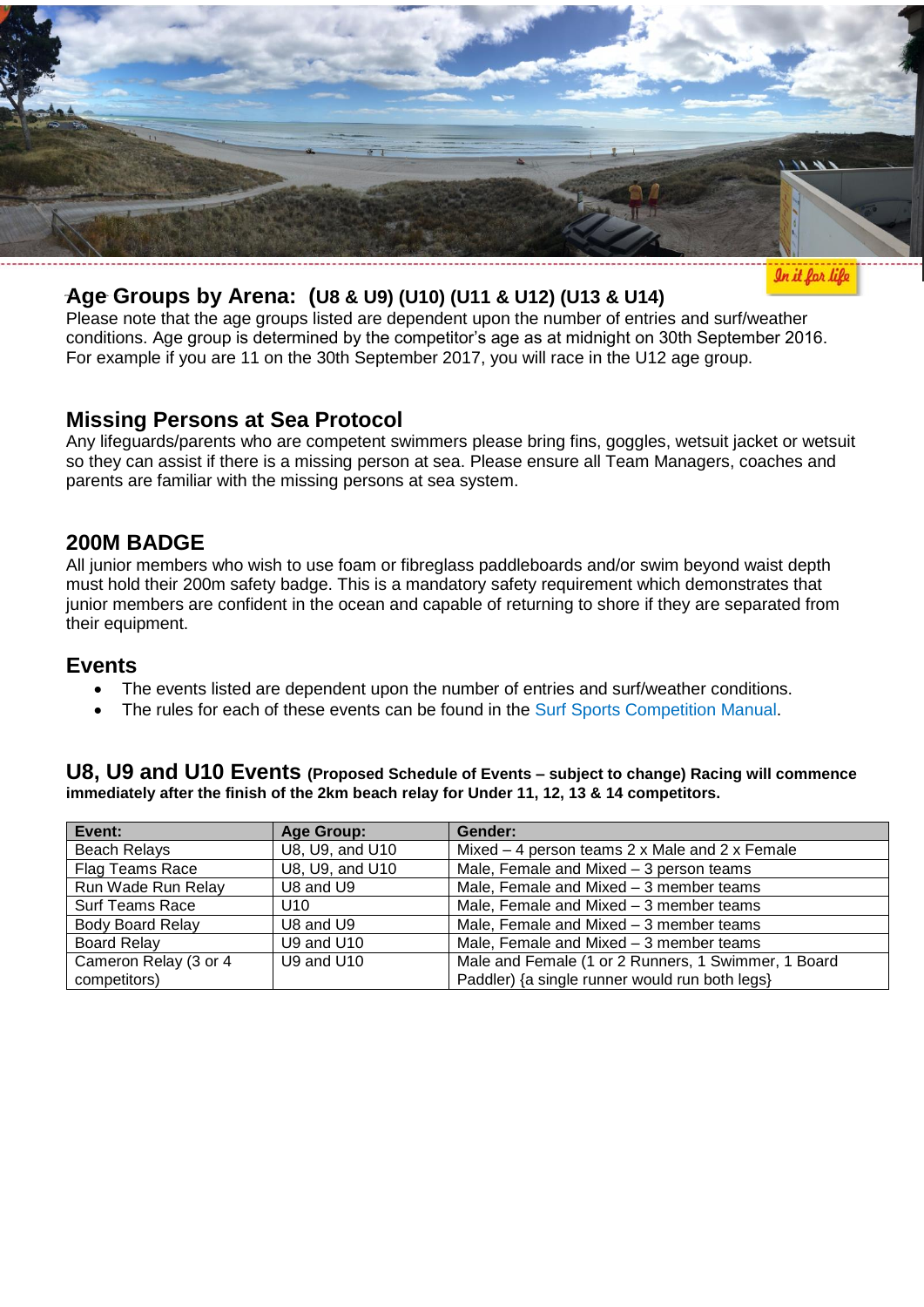

**U11, U12, U13 and U14 Events (Proposed Schedule of Events – subject to change)**

| Event:                     | <b>Age Group:</b>            | Gender:                                            |  |
|----------------------------|------------------------------|----------------------------------------------------|--|
| 2km Beach Relay            | One each of U11, 12, 13 & 14 | 2 x Females and 2 x Males                          |  |
| <b>Surf Teams Race</b>     | U12 and U14                  | Male, Female and Mixed - 3 person teams            |  |
| <b>Board Relay</b>         | U12 and U14                  | Male, Female and Mixed - 3 person teams            |  |
| <b>Tube Rescues</b>        | U12 and U14                  | Male, Female and Mixed - 2 person teams            |  |
| <b>Board Rescues</b>       | U12 and U14                  | Male, Female and Mixed - 2 person teams            |  |
| <b>Grand Cameron Relay</b> | U12 and U14                  | Mixed (1 Male Runner, 1 Female Runner, 1 Male      |  |
| (6 Person)                 |                              | Swimmer, 1 Female Swimmer, 1 Male Board Paddler, 1 |  |
|                            |                              | Female Board Paddler)                              |  |
| Beach Relays               | U12 and U14                  | 2 x Male and 2 x Female                            |  |
| <b>Flag Teams Race</b>     | U12 and U14                  | Male, Female and Mixed - 3 person teams            |  |

# **Board Sizes**

| <b>Age Group:</b> | <b>Description:</b>                | Max. Length: | Min. Weight: |
|-------------------|------------------------------------|--------------|--------------|
| U8                | <b>Body Boards</b>                 | N/A          | N/A          |
| U9                | <b>Body Boards</b>                 | N/A          | N/A          |
| U9 & U10          | Foam 'Nipper' Boards (soft fin)    | 2.7m(8'10")  | N/A          |
| U11               | Fibreglass or Foam 'Nipper' Boards | 2.7m(8'10")  | 4.5kg        |
| U12               | Fibreglass or Foam 'Nipper' Boards | 2.7m(8'10")  | 4.5kg        |
| U <sub>13</sub>   | Full Length 'Malibu' Boards        | 3.2m(10'6")  | 7.6kg        |
| U14               | Full Length 'Malibu' Boards        | 3.2m(10'6")  | 7.6kg        |

## **Club Requirements to Provide Officials/helpers**

In lieu of officials all clubs must provide at least one parent helper, qualified lifeguard, or official with good knowledge of the events in order to assist our officials based on the ratio of one official/helper per 10 athletes. Please let us know names in advance and what age group they would like to assist. Send to Poppy Crouch [\(poppycrouch@icloud.com\)](mailto:poppycrouch@icloud.com). Clubs with under 10 participants are not required to provide assistance unless they have capacity to do so. Unfortunately athletes are not be permitted to participate unless they have the required parental/adult support ratios.

## **Club Points and Presentations**

Club points will be allocated for all finals as follows - 1st place – 5 points; 2nd place – 3 points; 3rd place – 1 point. The Beach Flags Team event will be scored as per the surf teams race, i.e. the combined total of the 3 members finishing places.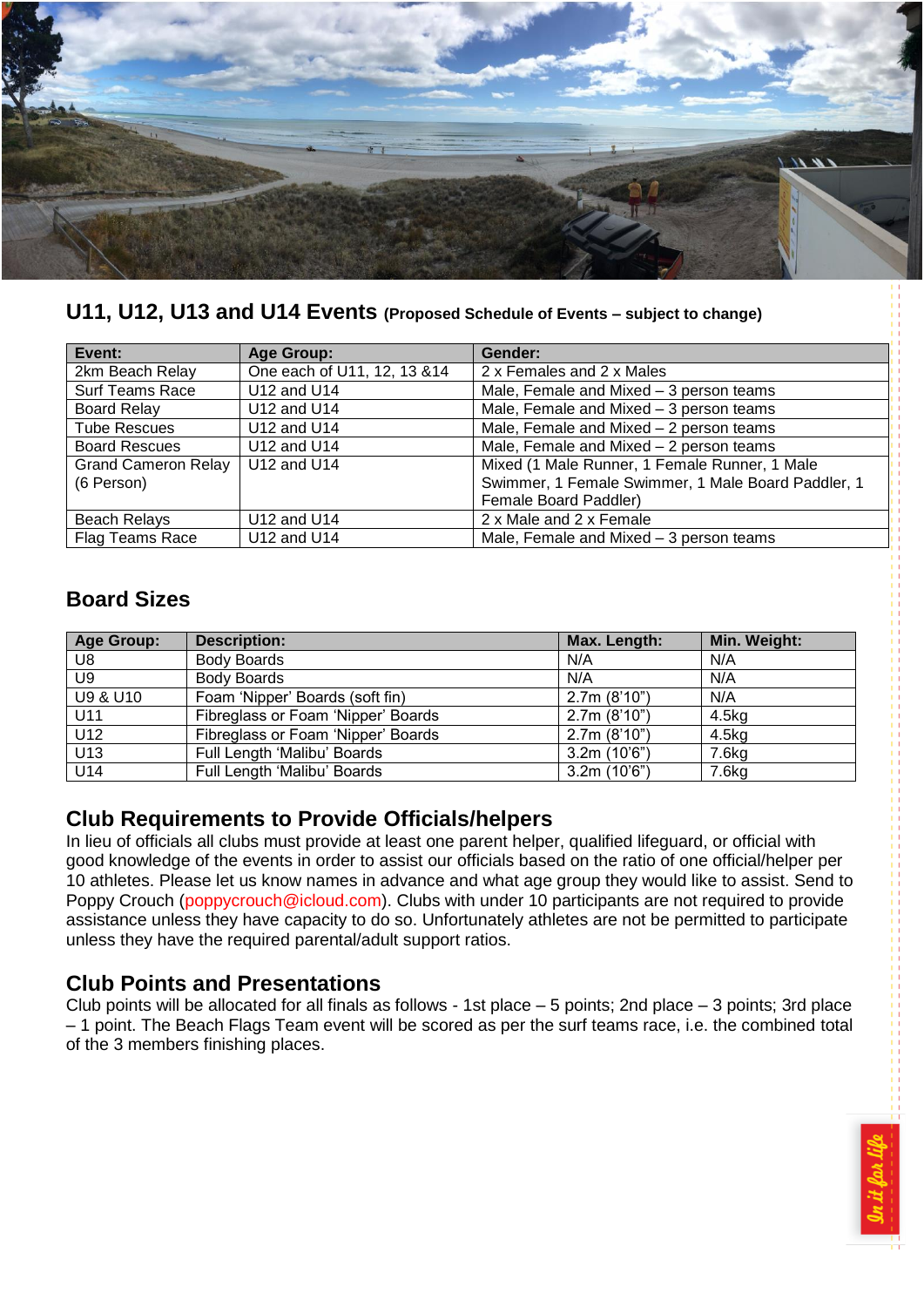

#### **Notes**

Club gear trailers can be parked at allocated spaces on Papamoa Domain – refer to attached site plan and details for early entry to Papamoa Domain. Entry into the Domain is required by 7:15 am at the latest.

## **Event Managers**

Event Manager – Robynne Cabusao<br>
Event Referee – Jo Miller Event Referee - Jo Miller Event Safety Officer

If you require any further information on this event, please do not hesitate to contact Papamoa Junior Surf Committee;

Robynne Cabusao [\(robynne.cabusao@me.com\)](mailto:robynne.cabusao@me.com) 027 2771195 Poppy Crouch [\(poppycrouch@icloud.com\)](mailto:poppycrouch@icloud.com) 027 5377233